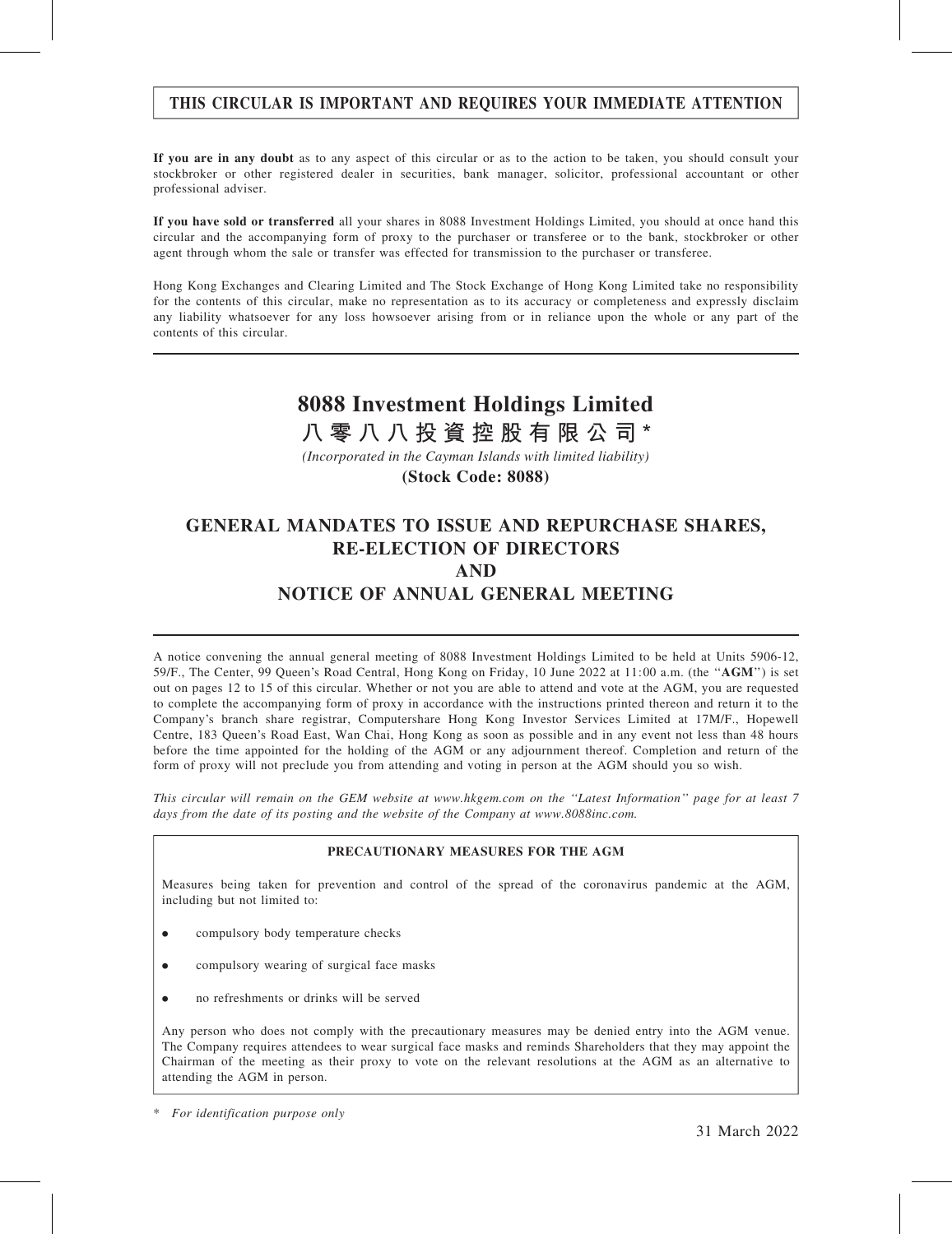GEM has been positioned as a market designed to accommodate small and midsized companies to which a higher investment risk may be attached than other companies listed on the Stock Exchange. Prospective investors should be aware of the potential risks of investing in such companies and should make the decision to invest only after due and careful consideration.

Given that the companies listed on GEM are generally small and mid-sized companies, there is a risk that securities traded on GEM may be more susceptible to high market volatility than securities traded on the Main Board and no assurance is given that there will be a liquid market in the securities traded on GEM.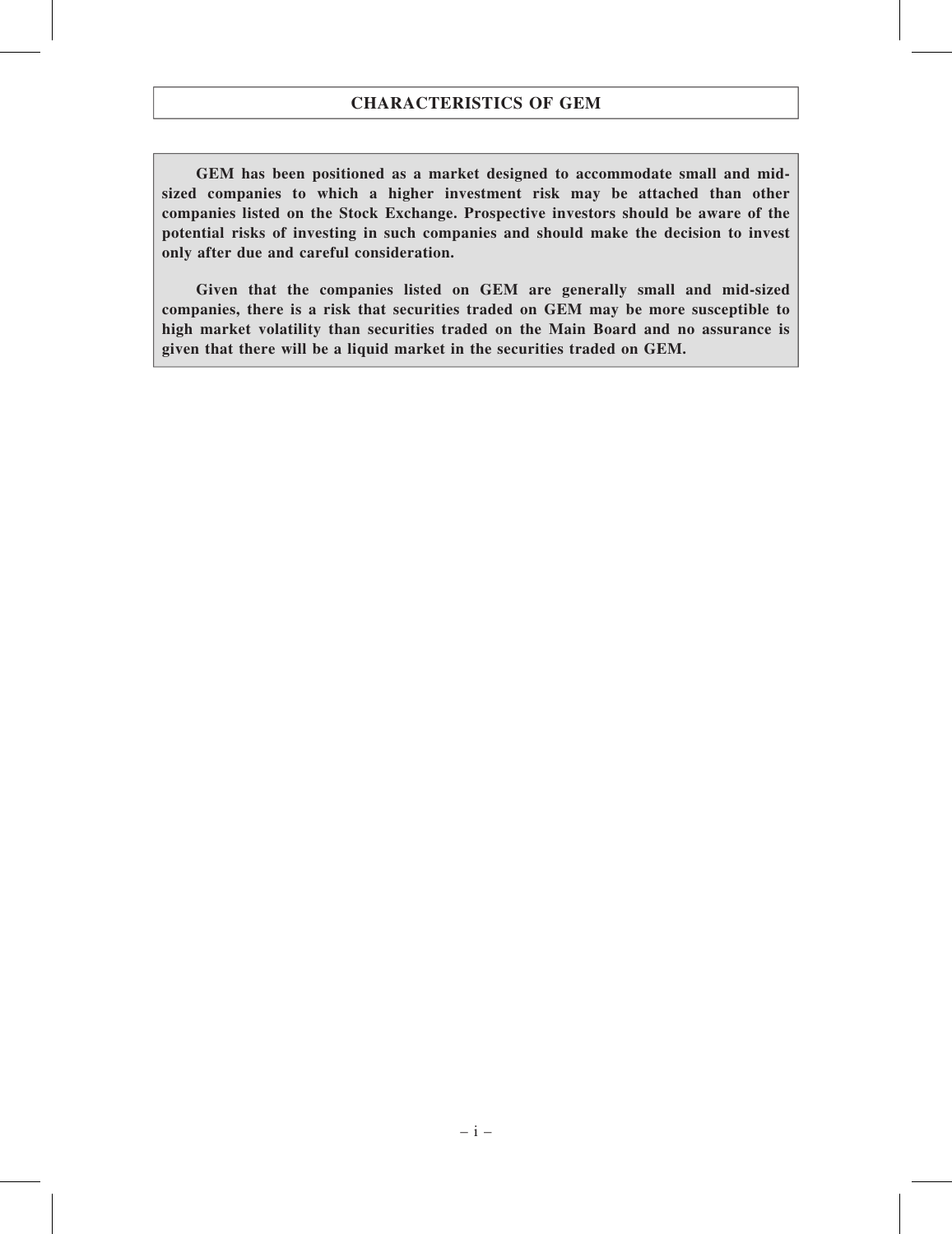## **CONTENTS**

## Page

| <b>LETTER FROM THE BOARD</b> |                |
|------------------------------|----------------|
|                              | 3              |
|                              | $\overline{4}$ |
|                              | $\overline{4}$ |
|                              | 5              |
|                              | $\overline{7}$ |
|                              | $\overline{7}$ |
|                              | $\overline{7}$ |
|                              | 8              |
|                              | $\mathbf Q$    |
|                              | 12             |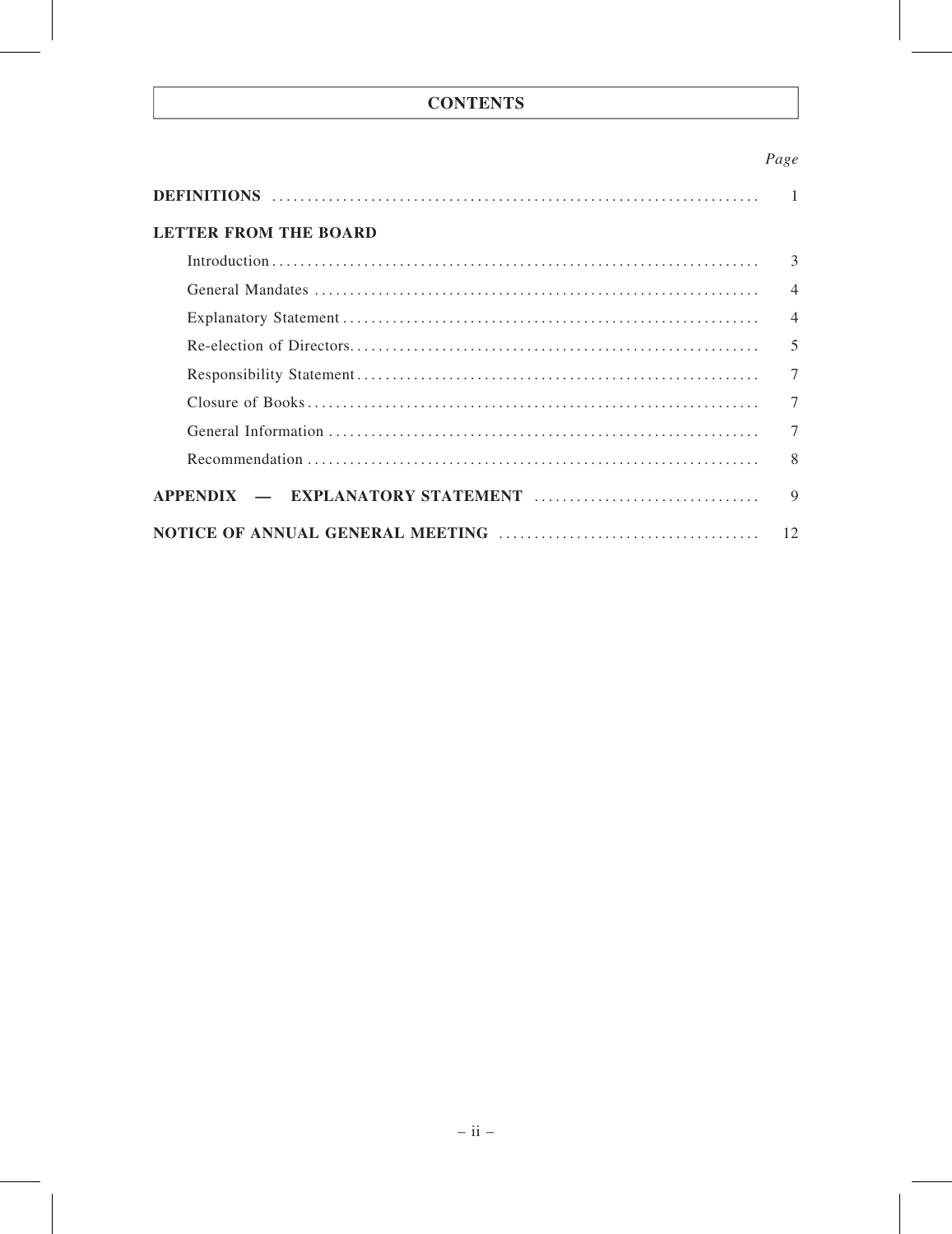## DEFINITIONS

In this circular, the following expressions have the following meanings unless the context requires otherwise:

| "2002 Share Option Scheme" | the share option scheme of the Company adopted by the<br>Shareholders at the extraordinary general meeting of the<br>Company held on 27 March 2002                                                          |
|----------------------------|-------------------------------------------------------------------------------------------------------------------------------------------------------------------------------------------------------------|
| "2014 Share Option Scheme" | the share option scheme of the Company adopted by the<br>Shareholders at the extraordinary general meeting of the<br>Company held on 15 April 2014                                                          |
| "AGM"                      | the annual general meeting of the Company to be held at<br>Units 5906-12, 59/F., The Center, 99 Queen's Road Central,<br>Hong Kong on Friday, 10 June 2022 at 11:00 a.m.                                    |
| "Articles of Association"  | the articles of association of the Company                                                                                                                                                                  |
| "Board"                    | the Company's Board of Directors                                                                                                                                                                            |
| "Close Associate"          | has the meaning as defined under the GEM Listing Rules                                                                                                                                                      |
| "Company"                  | 8088 Investment Holdings Limited, a company incorporated<br>in the Cayman Islands with limited liability, the issued<br>Shares of which are listed on GEM                                                   |
| "Core Connected Person"    | has the meaning as defined under the GEM Listing Rules                                                                                                                                                      |
| "Director(s)"              | the director(s) of the Company                                                                                                                                                                              |
| "GEM"                      | the GEM of the Stock Exchange                                                                                                                                                                               |
| "GEM Listing Rules"        | the Rules Governing the Listing of Securities on the GEM                                                                                                                                                    |
| "Group"                    | the Company and its subsidiaries                                                                                                                                                                            |
| "HK\$"                     | Hong Kong Dollars, the lawful currency of the HKSAR                                                                                                                                                         |
| "Hong Kong" or "HKSAR"     | the Hong Kong Special Administrative Region of the<br>People's Republic of China                                                                                                                            |
| "Latest Practicable Date"  | 24 March 2022, being the latest practicable date prior to the<br>printing of this circular for ascertaining certain information<br>disclosed herein                                                         |
| "Options"                  | the share options granted under the 2002 Share Option<br>Scheme and the 2014 Share Option Scheme to subscribe for<br>Shares in accordance with the 2002 Share Option Scheme<br>and 2014 Share Option Scheme |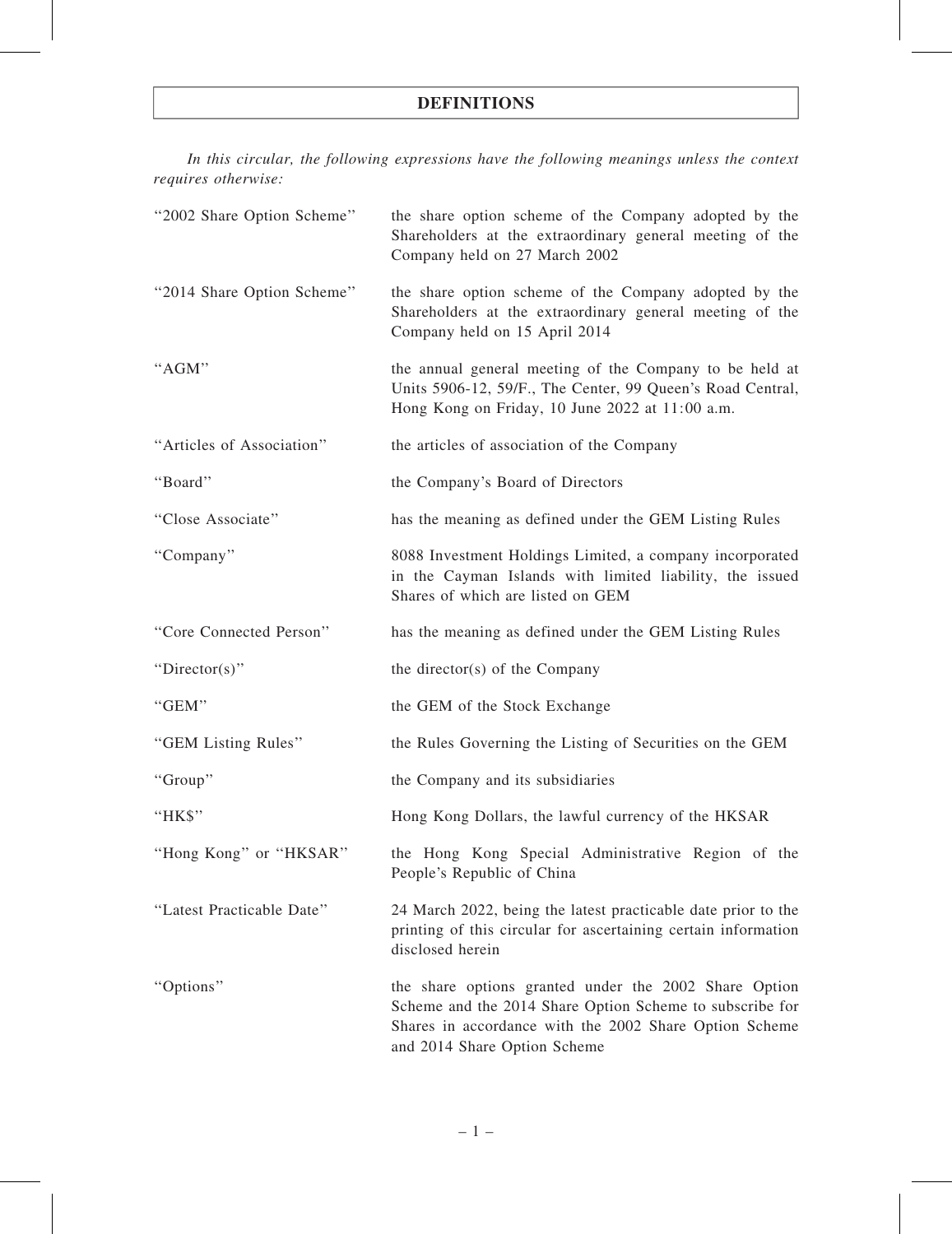## DEFINITIONS

| "Repurchase Mandate" | the general mandate to be granted to the Directors to<br>exercise the power of the Company to repurchase Shares of<br>the Company up to a maximum of $10\%$ of the total number<br>of the issued Share at the date of passing resolution no. 5<br>set out in the notice convening the Annual General Meeting |
|----------------------|--------------------------------------------------------------------------------------------------------------------------------------------------------------------------------------------------------------------------------------------------------------------------------------------------------------|
| "SFO"                | the Securities and Future Ordinance (Chapter 571 of the<br>Laws of Hong Kong)                                                                                                                                                                                                                                |
| "Shareholder(s)"     | $holder(s)$ of the Share(s)                                                                                                                                                                                                                                                                                  |
| "Shares"             | ordinary share(s) of US\$0.002 each in the share capital of<br>the Company                                                                                                                                                                                                                                   |
| "Stock Exchange"     | The Stock Exchange of Hong Kong Limited                                                                                                                                                                                                                                                                      |
| "Takeover Code"      | Code on Takeovers and Mergers                                                                                                                                                                                                                                                                                |
| "US\$"               | United States dollars, the lawful currency of the United<br>States of America                                                                                                                                                                                                                                |
| $``\%"$              | per cent                                                                                                                                                                                                                                                                                                     |

Note: Unless otherwise specified herein, amounts denominated in US\$ in this circular have been translated, for the purpose of illustration only, into Hong Kong dollar amounts using the rate of HK\$7.80 = US\$1.00. No representation is made that any amount in US\$ or HK\$ could have been or could be converted at the above rates or at any other rates at all.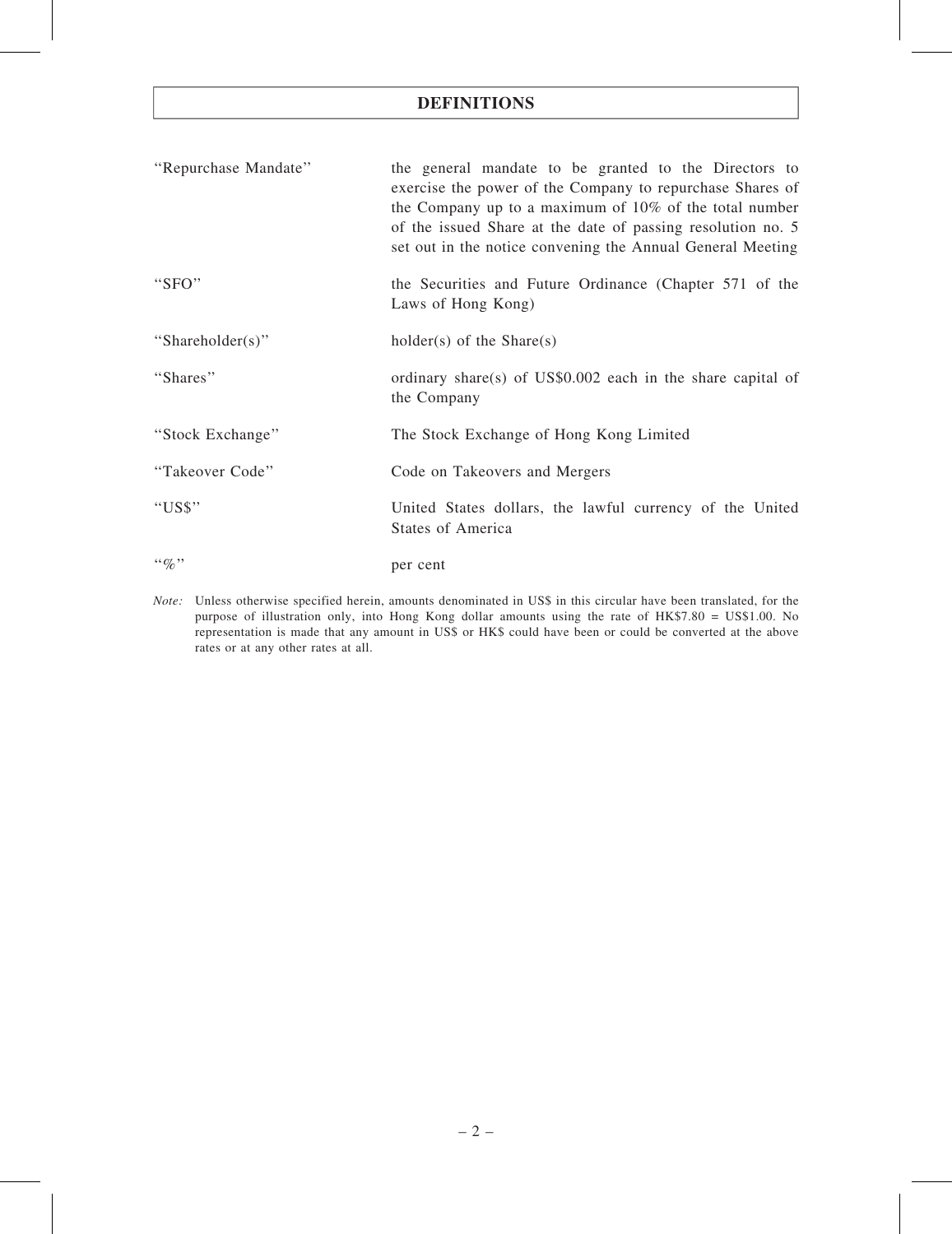# **8088 Investment Holdings Limited 八零八八投資控股有限公司\***

*(Incorporated in the Cayman Islands with limited liability)* **(Stock Code: 8088)**

Executive Directors: Chan Suet Ngan Hu Kenneth

Independent Non-executive Directors: Yuen Kwok On Yau Chung Hang Ip Wing Wai

Registered Office: Cricket Square Hutchins Drive P.O. Box 2681 Grand Cayman KY1-1111 Cayman Islands

Principal Office: 22/F., New World Tower II, 18 Queen's Road Central, Central, Hong Kong

31 March 2022

To the Shareholders and the holders of the outstanding Options of the Company

Dear Sir or Madam,

# GENERAL MANDATES TO ISSUE AND REPURCHASE SHARES, RE-ELECTION OF DIRECTORS AND NOTICE OF ANNUAL GENERAL MEETING

## INTRODUCTION

The purpose of this circular is to provide you with information regarding resolutions to be proposed at the AGM for (a) the granting to the Directors of general mandates to issue and repurchase Shares and (b) the re-election of the retiring Directors.

<sup>\*</sup> For identification purpose only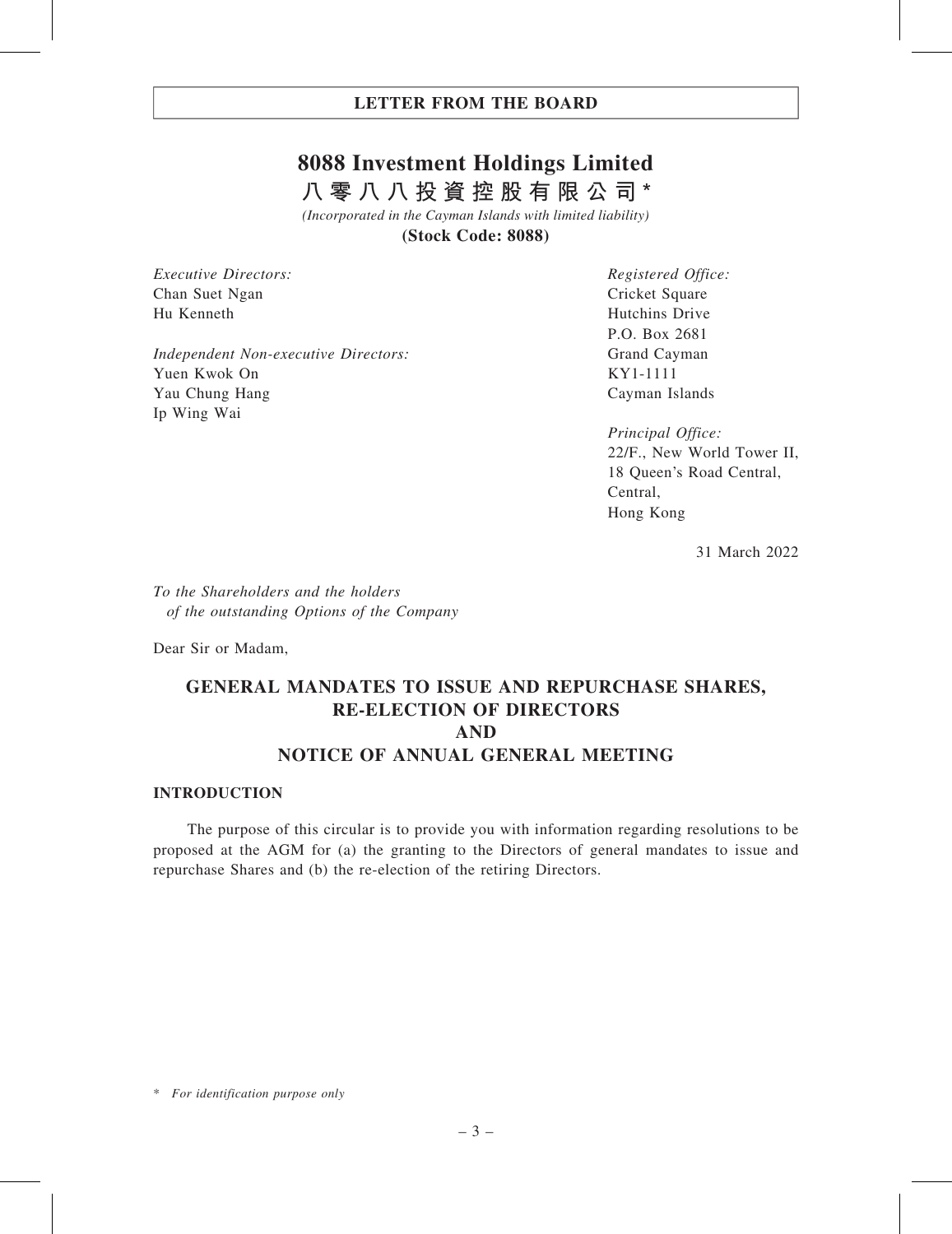### GENERAL MANDATES

At the annual general meeting of the Company held on 18 June 2021, ordinary resolutions were passed by the then Shareholders giving general unconditional mandates to the Directors to:

- (i) allot, issue and deal with additional Shares not exceeding 20% of the total number of issued Shares as at the date of passing such resolution;
- (ii) repurchase Shares not exceeding 10% of the total number of issued Shares as at the date of passing such resolution; and
- (iii) extend the general mandate as mentioned in paragraph (i) above by the amount representing the total number of Shares repurchased by the Company under the general mandate as mentioned in paragraph (ii) above.

The above general mandates will lapse at the conclusion of the AGM. It is therefore proposed to seek your approval to renew these general mandates by way of ordinary resolutions at the AGM.

The relevant resolutions are set out as resolutions nos. 4 to 6 in the notice of the AGM. The general mandates, if refreshed in the AGM, will be valid up to: (a) the conclusion of the next annual general meeting of the Company; or (b) the expiration of the period within which the next annual general meeting of the Company is required by the Articles of Association or any applicable law to be held; or (c) the revocation or variation of these resolutions by an ordinary resolution of the Shareholders in general meeting, whichever occurs first.

As at the Latest Practicable Date, the issued share capital of the Company comprised 554,857,005 Shares of US\$0.002 each.

Subject to the passing of resolution no. 4 in relation to the general mandate to issue additional Shares and on the assumption that no further Shares will be issued or repurchased by the Company prior to the AGM, the Company will be allowed under the general mandate to issue a maximum of 110,971,401 Shares, representing 20% of issued share capital as at the Latest Practicable Date.

## EXPLANATORY STATEMENT

The explanatory statement, required by the GEM Listing Rules to be sent to Shareholders in connection with the Repurchase Mandate, is set out in the Appendix to this circular. The explanatory statement contains all information reasonably necessary to enable you to make an informed decision on whether to vote for or against the resolution relating to the Repurchase Mandate at the AGM.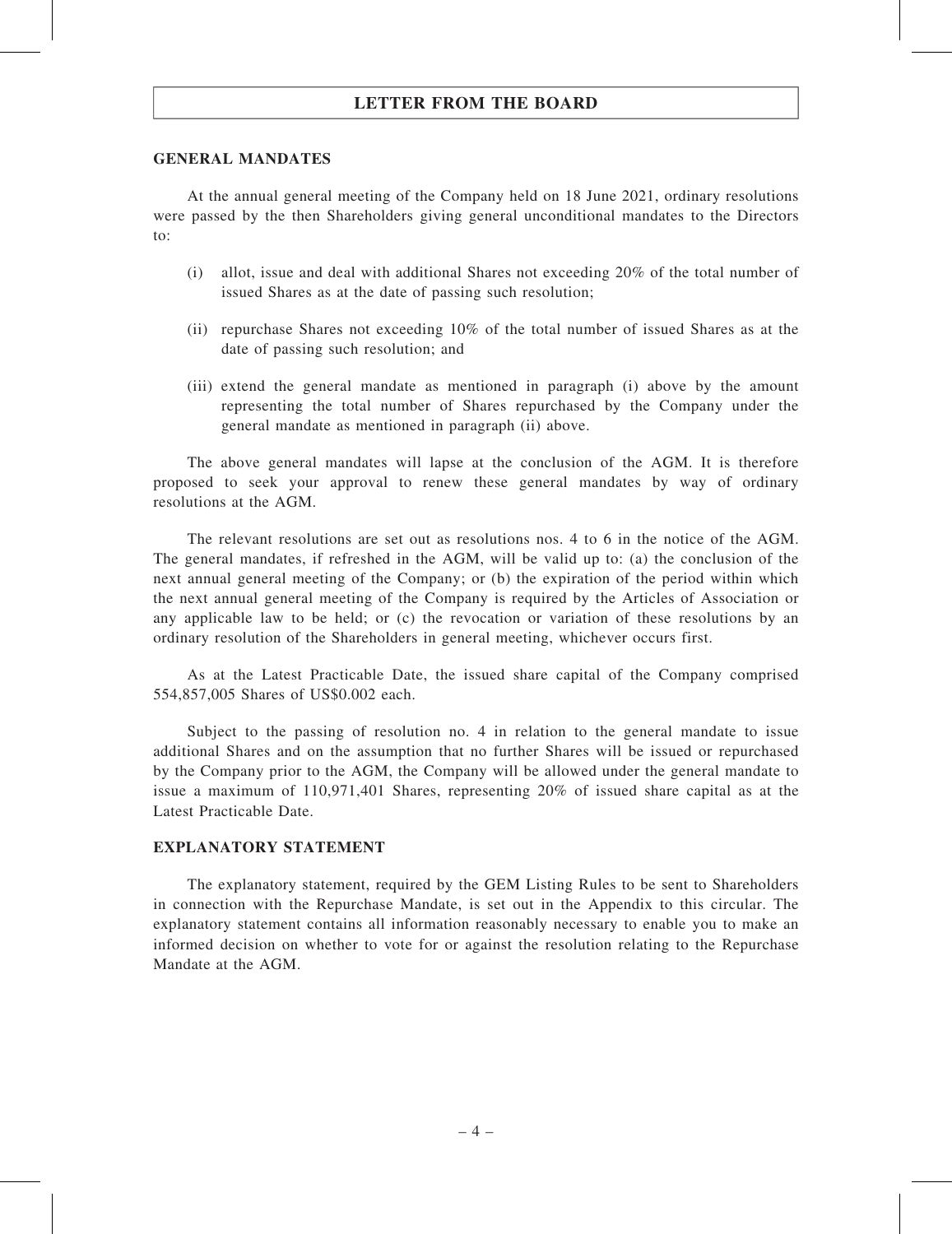### RE-ELECTION OF DIRECTORS

In accordance with Article 87 of the Articles of Association, the Directors retiring by rotation at the AGM are Ms. Chan Suet Ngan and Mr. Yau Chung Hang, who, being eligible, offer themselves for re-election. As required by the GEM Listing Rules, the biographical information of the aforementioned Directors proposed to be re-elected at the AGM are set out below:

#### Ms. Chan Suet Ngan

Ms. Chan, aged 51, joined the Board in January 2018, and was appointed as an Executive Director. Ms. Chan was appointed as the Company Secretary of the Company in November 2013. Ms. Chan is currently the Chairman of Nomination Committee of the Board, the Authorised Representative, the Head of Finance and Company Secretariat of the Company and is responsible for overseeing the finance and accounting operations as well as compliance of policies, rules and procedures in relation to accounting matters of the Group. She also acts as director of certain subsidiaries of the Group. Ms. Chan possesses over 20 years experience in the fields of accounting, finance and company secretariat. Before joining the Company, she held senior position in the accounts and finance department in a listed company in Hong Kong.

Ms. Chan is a member of CPA Australia and is also a member of the Hong Kong Institute of Certified Public Accountants. She obtained her Bachelor of Commerce degree from the University of Auckland, New Zealand.

Except as otherwise disclosed herein, Ms. Chan has not held any directorship in any other listed public companies in the past three years.

Ms. Chan entered into a letter of appointment with the Company in relation to her appointment as an Executive Director and Head of Finance and Company Secretariat. No specific length of services has been agreed between the Company and Ms. Chan. Ms. Chan is subject to retirement by rotation in accordance with the Articles of Association of the Company. Ms. Chan emoluments comprise a director's fee to be reviewed and determined by the Board annually with the authorisation granted by the Shareholders at the annual general meeting of the Company and with reference to her duties and responsibilities with the Company, the Company's performance and the prevailing market condition. For the financial year ended 31 December 2021, her emoluments comprise Director's fee and allowance of HK\$3,358,000 from the Group.

As at the Latest Practicable Date, Ms. Chan owns 19,850 Shares of the Company and is interested in 200,000 Options and 600,000 Options at an exercise price of HK\$4.94 per Share and HK\$1.56 per Share, respectively, to subscribe for Shares.

Except as otherwise disclosed herein, Ms. Chan does not have any relationship with any directors or senior management, substantial shareholders or controlling shareholders of the Company or any interests in the securities of the Company with the meaning of Part XV of the SFO.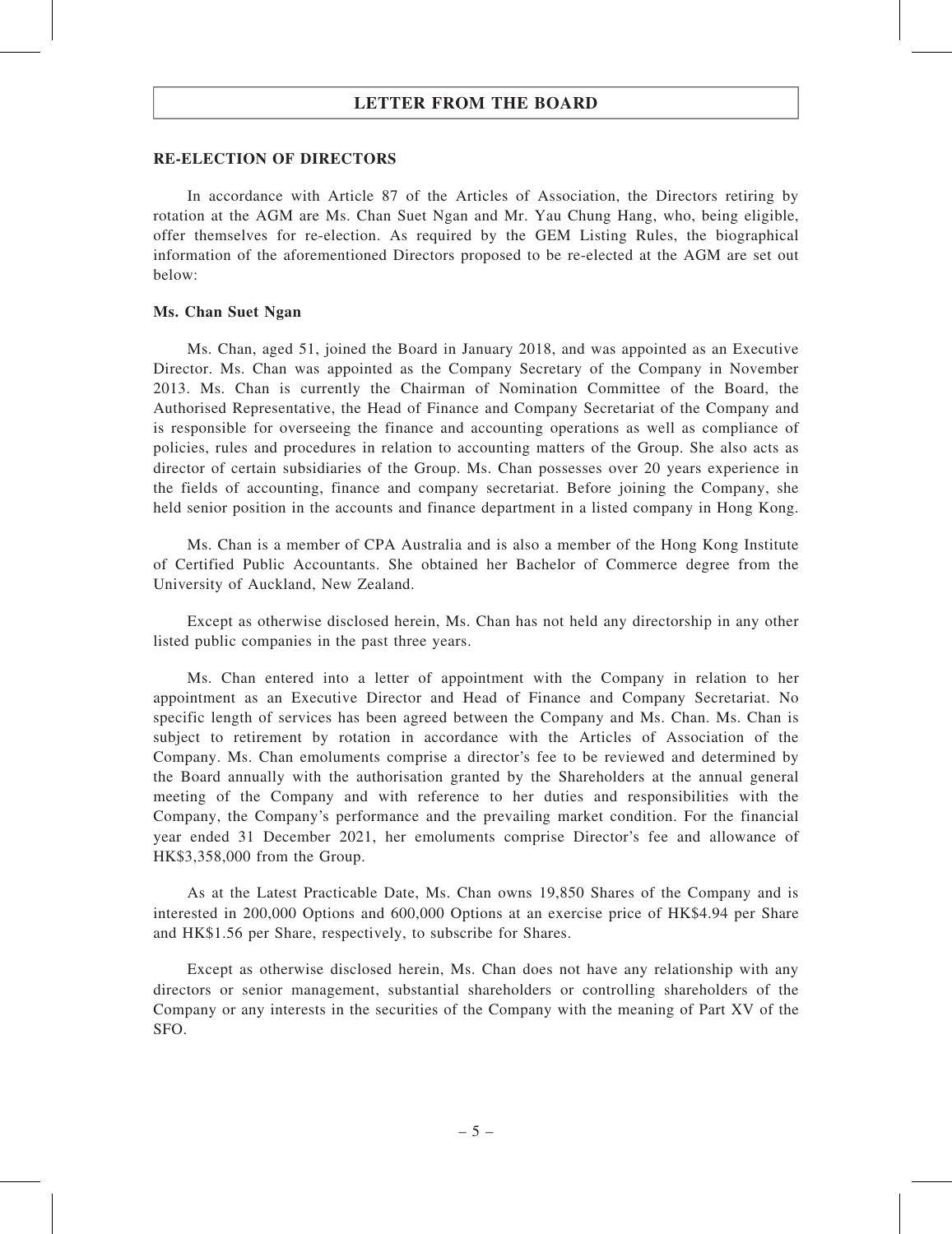Save as disclosed above and as far as the Board is aware, there is no other information to be disclosed pursuant to any of the requirements of Rule  $17.50(2)(h)$  to (v) of GEM Listing Rules and the Board is not aware of any other matters that need to be brought to the attention of holders of securities of the Company in connection with the appointment of Ms. Chan.

### Mr. Yau Chung Hang

Mr. Yau, aged 49, joined the Board in July 2019, and was appointed as an Independent Non-Executive Director. Mr. Yau is a member of the Audit Committee of the Board. He has over 21 years of experience in finance and accounting. Mr. Yau is currently an independent non-executive director of Shuang Yun Holdings Limited (stock code: 1706) from October 2017, a company listed on the Main Board of the Stock Exchange, which engages in roadworks services and construction machinery rental services in Singapore. Mr. Yau had been appointed as an independent non-executive director of Wang Yang Holdings Limited (now known as Central Holding Group Co., Ltd.) (stock code: 1735) from March 2018 to October 2019, a company listed on the Main Board of the Stock Exchange, which engages in construction works. Mr. Yau had been appointed as an executive director of Tokyo Chuo Auction Holdings Limited (stock code: 1939) from September 2018 to September 2019, a company listed on Main Board of the Stock Exchange, which engages in artwork auction business in both Japan and Hong Kong. Mr. Yau had been appointed as an independent non-executive director of ABC Communications (Holdings) Limited (now known as Ban Loong Holdings Limited) (stock code: 30) from May 2013 to October 2014, a company listed on the Main Board of the Stock Exchange.

Mr. Yau obtained a Higher Diploma in Accountancy from the City University of Hong Kong in November 1995. He holds a degree of Bachelor of Arts in Accountancy from the University of Bolton, the United Kingdom in August 2005. He has been a fellow member of The Association of Chartered Certified Accountants since December 2006 and a member of Hong Kong Institute of Certified Public Accountants since April 2002.

Except as otherwise disclosed herein, Mr. Yau has not held any directorship in any other listed public companies in the past three years.

Pursuant to the terms of appointment, Mr. Yau has been appointed for a fixed term of one year and renewable automatically for a further period of one year unless a written termination notice is given by either party in advance. His emoluments comprise a Director's fee to be reviewed and determined by the Board with the authorisation granted by the Shareholders at an annual general meeting of the Company and with reference to his duties and responsibilities with the Company, the Company's performance and the prevailing market condition. Mr. Yau is subject to re-election at the AGM and thereafter subject to rotation for retirement every three years in accordance with the Articles of Association of the Company. For the financial year ended 31 December 2021, Mr. Yau received a director's fee of approximately HK\$120,000.

Except as otherwise disclosed herein, Mr. Yau does not have any relationship with any directors or senior management, substantial shareholders or controlling shareholders of the Company or any interests in the securities of the Company with the meaning of Part XV of the SFO.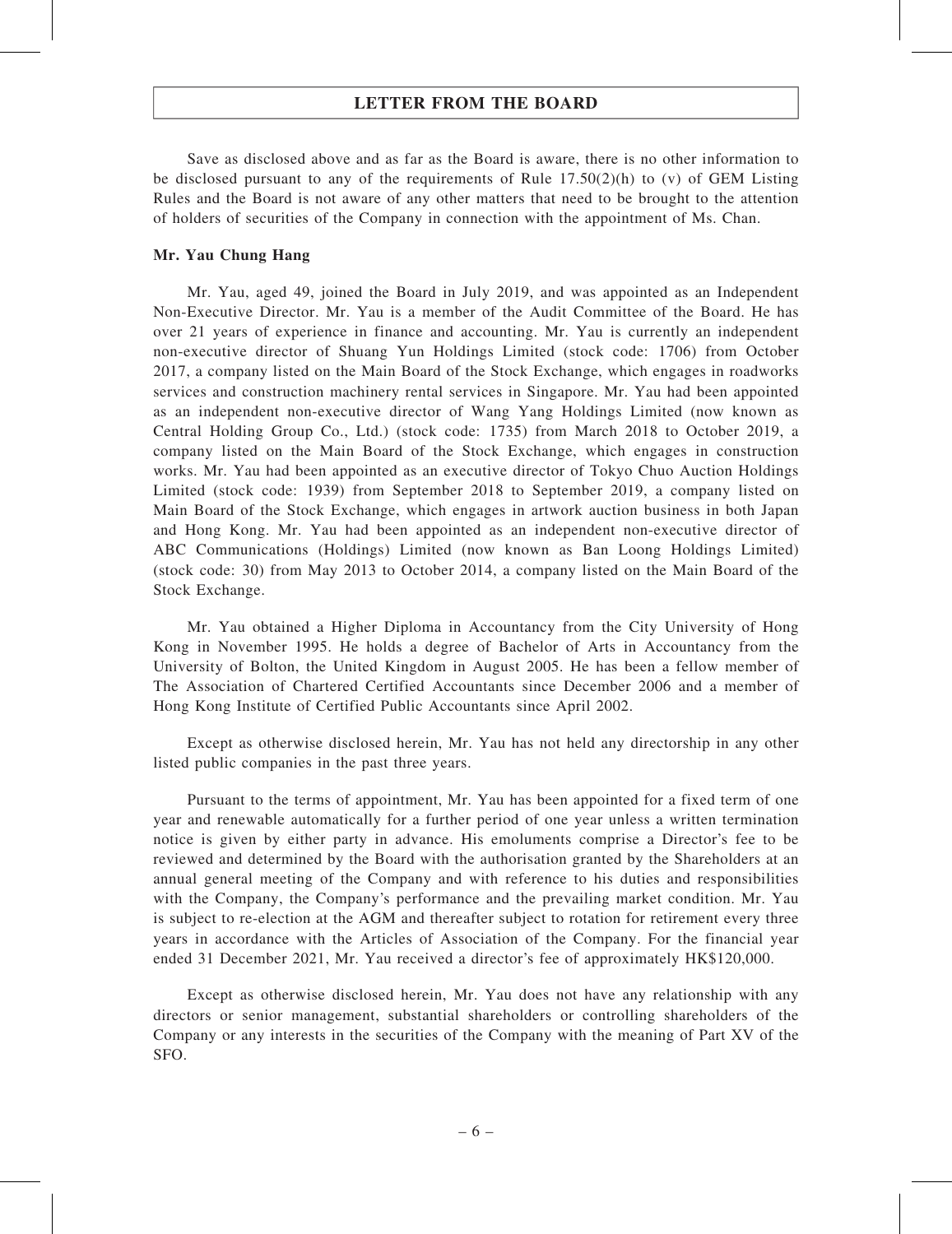The Board would consider to enhance its diversity with different expertise when appointing or re-electing an independent non-executive Director. Mr. Yau has confirmed his independence pursuant to Rule 5.09 of the GEM Listing Rules and possess extensive experience in finance and accounting. The Board considers Mr. Yau is independent and can bring further contributions to the Board and its diversity.

Save as disclosed above and as far as the Board is aware, there is no other information to be disclosed pursuant to any of the requirements of Rule  $17.50(2)(h)$  to (v) of the GEM Listing Rules and the Board is not aware of any other matters that need to be brought to the attention of holders of securities of the Company in connection with the appointment of Mr. Yau.

### RESPONSIBILITY STATEMENT

This circular, for which the Directors collectively and individually accept full responsibility, includes particulars given in compliance with the GEM Listing Rules for the purpose of giving information with regard to the issuer. The Directors, having made all reasonable enquiries, confirm that, to the best of their knowledge and belief, the information contained in this circular is accurate and complete in all material respects and not misleading or deceptive, and there are no other matters the omission of which would make any statement herein or this circular misleading.

### CLOSURE OF BOOKS

The register of members of the Company will be closed from Tuesday, 7 June 2022 to Friday, 10 June 2022, both days inclusive, during which period no transfer of shares will be registered. All properly completed transfer forms accompanied by the relevant Share certificates must be lodged with the Company's branch share registrar and transfer office in Hong Kong, Computershare Hong Kong Investor Services Limited at Shops 1712–1716, 17/F, Hopewell Centre, 183 Queen's Road East, Wan Chai, Hong Kong for registration not later than 4:30 p.m. on Monday, 6 June 2022 in order to be eligible to attend and vote at the AGM.

#### GENERAL INFORMATION

A notice of the AGM is set out on pages 12 to 15 of this circular.

A form of proxy for the AGM is also enclosed. Whether or not you are able to attend and vote at the AGM, you are requested to complete the accompanying form of proxy in accordance with the instructions printed thereon and return it to the Company's branch share registrar and transfer office in Hong Kong, Computershare Hong Kong Investor Services Limited at 17M/F., Hopewell Centre, 183 Queen's Road East, Wan Chai, Hong Kong as soon as possible and in any event not less than 48 hours before the time appointed for the holding of the AGM or any adjournment thereof. Completion and return of the form of proxy will not preclude you from attending and voting in person at the AGM should you so wish.

Pursuant to Rule 17.47(4) of the GEM Listing Rules, any vote of shareholders at a general meeting must be taken by poll. Therefore, all resolutions proposed at the AGM shall be voted by poll.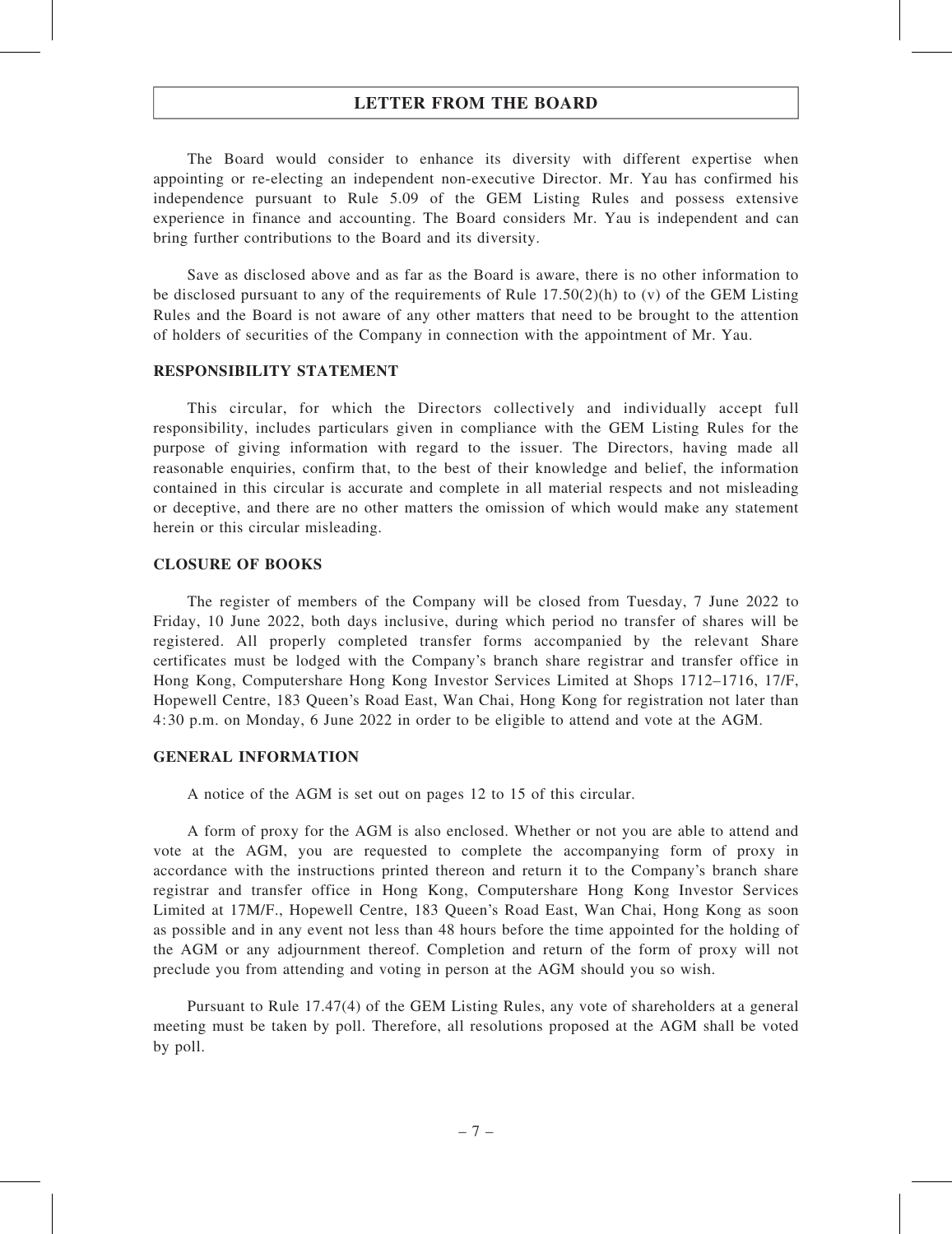#### RECOMMENDATION

The Directors, including the independent non-executive Directors, are of the opinion that the proposals of (a) the granting to the Directors of the general mandates to issue and repurchase Shares; and (b) the re-election of the retiring Directors are in the best interests of the Company and its Shareholders as a whole. Accordingly, the Directors recommend you vote in favour of the relevant resolutions to be proposed at the AGM.

> Yours faithfully For and on behalf of 8088 Investment Holdings Limited CHAN Suet Ngan Executive Director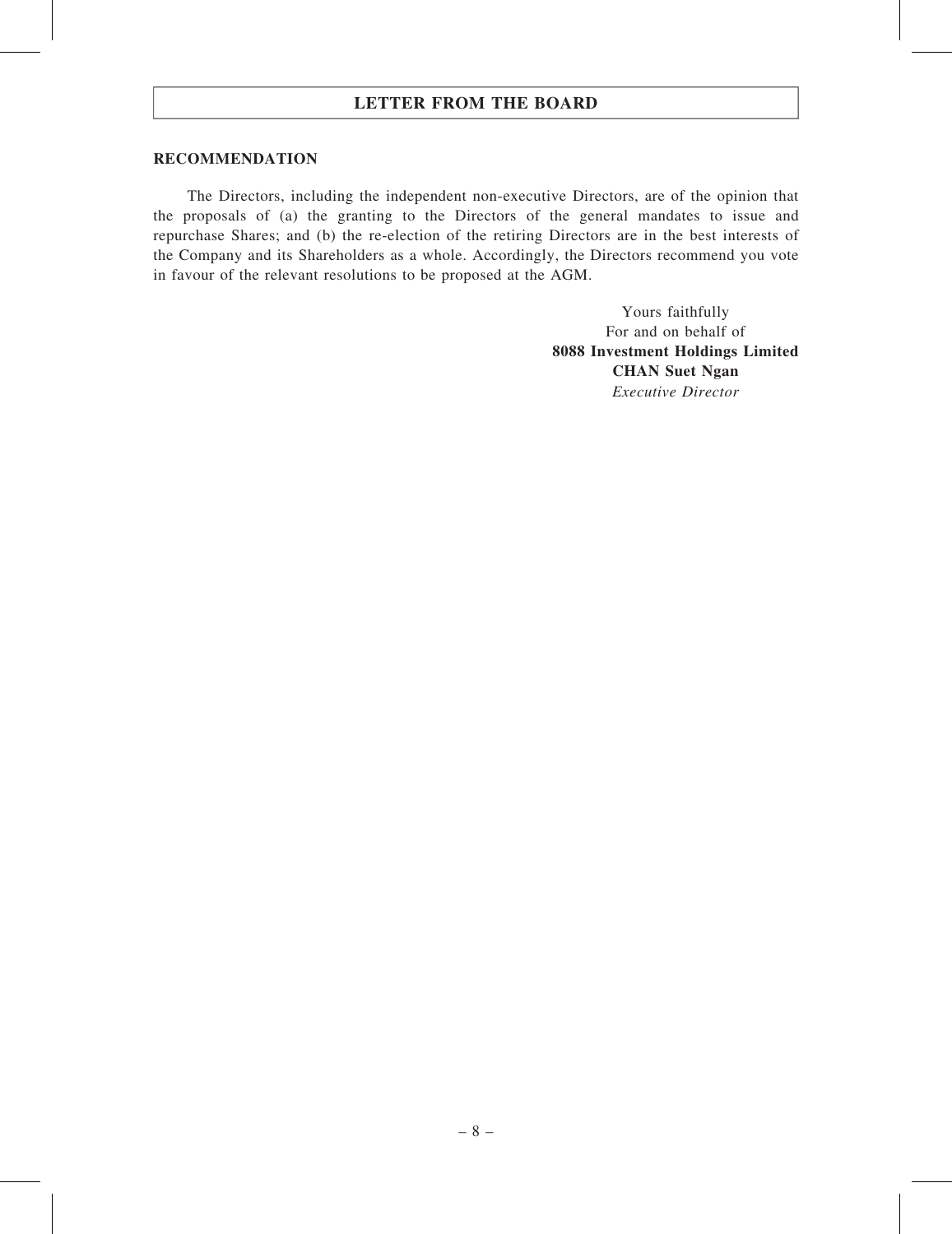This explanatory statement contains all the information required pursuant to Rule 13.08 of the GEM Listing Rules to be given to Shareholders to enable them to make an informed decision on whether to vote for or against the resolutions relating to the Repurchase Mandate.

## 1. SHARE CAPITAL OF THE COMPANY

As at the Latest Practicable Date, the issued share capital of the Company comprised 554,857,005 Shares of US\$0.002 each.

Subject to the passing of the resolution in relation to the Repurchase Mandate and on the assumption that no further Shares are issued or repurchased by the Company prior to the AGM, the Company will be allowed under the Repurchase Mandate to repurchase a maximum of 55,485,700 Shares, representing 10% of issued share capital as at the Latest Practicable Date.

### 2. REASONS FOR REPURCHASES

The Directors believe that it is in the best interests of the Company and Shareholders to have a general authority from Shareholders to enable the Directors to repurchase Shares. Such repurchases may, depending on market conditions and funding arrangements at the time, lead to an enhancement of the net asset value and/or earnings per Share and will only be made when the Directors believe that such repurchases will benefit the Company and its Shareholders.

### 3. FUNDING OF REPURCHASES

In repurchasing Shares, the Company may only apply funds legally available for such purpose in accordance with the memorandum and articles of association of the Company and the applicable laws and regulations of the Cayman Islands. The Company may not repurchase Shares on the GEM for a consideration other than cash or for settlement otherwise than in accordance with the trading rules of the Stock Exchange from time to time.

If the Repurchase Mandate is exercised in full, there might be a material adverse effect on the working capital or gearing position of the Group as compared with the position disclosed in the audited financial statements for the year ended 31 December 2021. However, the Directors do not propose to exercise the Repurchase Mandate to such an extent as would, in the circumstances, have a material adverse effect on the working capital requirements or gearing levels of the Group which in the opinion of the Directors are from time to time appropriate for the Group unless the Directors determine that such repurchases are, taking into account of all relevant factors, in the best interests of the Company and its Shareholders. On exercise of the Repurchase Mandate, the Directors intend to maintain the Company's public float above 25%.

## 4. UNDERTAKING

The Directors have undertaken to the Stock Exchange that, so far as the same may be applicable, they will exercise the Repurchase Mandate in accordance with the GEM Listing Rules and the applicable laws of the Cayman Islands.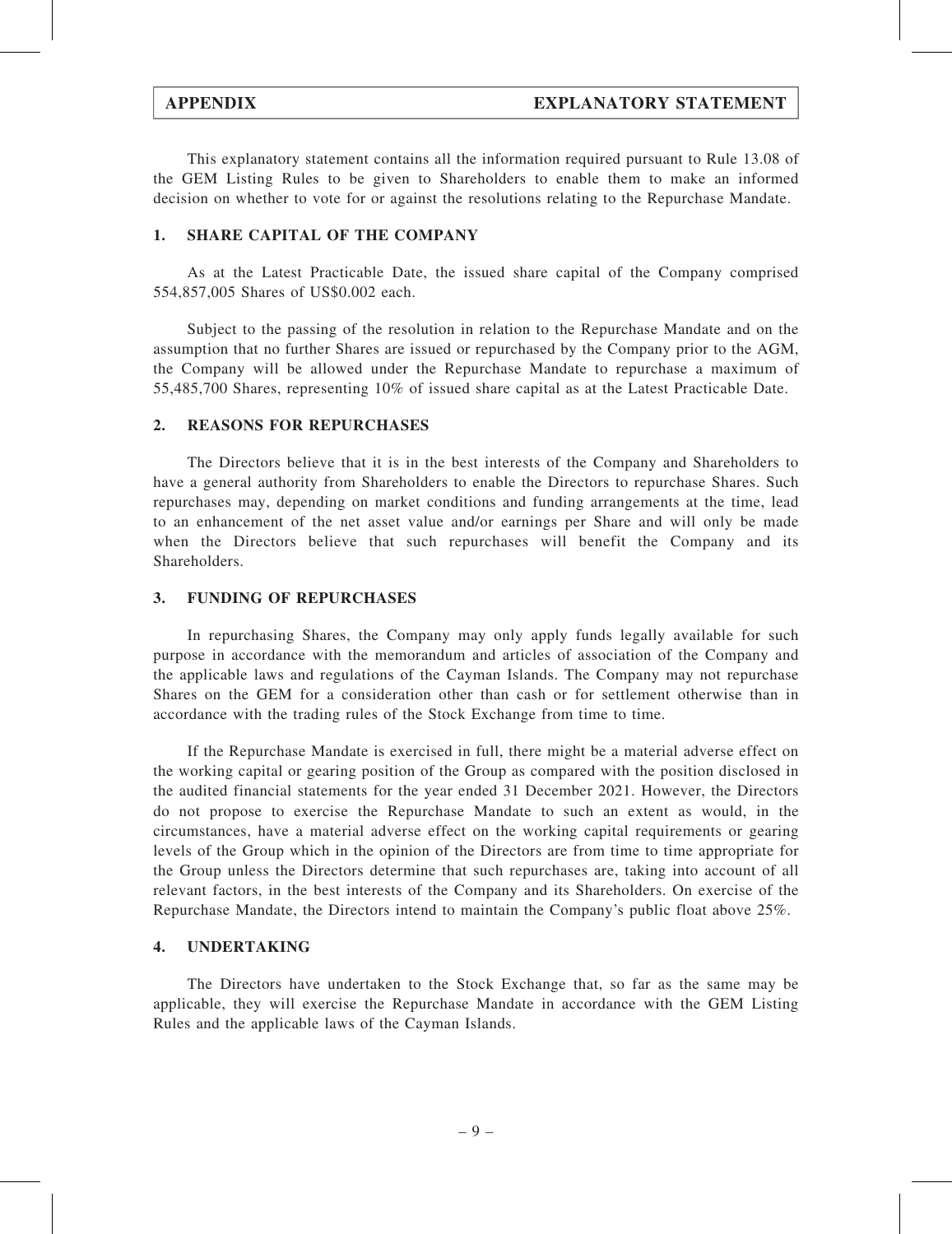### 5. CORE CONNECTED PERSONS AND CLOSE ASSOCIATES

As at the Latest Practicable Date, none of the Directors, nor to the best of their knowledge having made all reasonable enquiries, any of their close associates (as defined in the GEM Listing Rules) has a present intention to sell Shares to the Company under the Repurchase Mandate if the Repurchase Mandate is approved by Shareholders.

As at the Latest Practicable Date, no core connected person (as defined in the GEM Listing Rules) has notified the Company that he has a present intention to sell Shares to the Company, or has undertaken not to do so, if the Repurchase Mandate is approved by Shareholders.

### 6. SHARE REPURCHASES MADE BY THE COMPANY

The Company has not repurchased any Shares during the six months preceding the Latest Practicable Date.

### 7. SHARE PRICES

The highest and lowest prices at which Shares of the Company have been traded on GEM during each of the twelve months preceding the Latest Practicable Date are as follows:

|      |                                       | Lowest        | <b>Highest</b> |
|------|---------------------------------------|---------------|----------------|
| Year | <b>Month</b>                          | <b>Traded</b> | <b>Traded</b>  |
|      |                                       | <b>Price</b>  | Price          |
|      |                                       | $(HK\$        | $(HK\$         |
|      |                                       | (Note)        | (Note)         |
| 2021 | April                                 | 0.032         | 0.042          |
|      | May                                   | 0.035         | 0.063          |
|      | June                                  | 0.038         | 0.079          |
|      | July                                  | 0.035         | 0.060          |
|      | August                                |               |                |
|      | September                             |               |                |
|      | October                               |               |                |
|      | November                              |               |                |
|      | December                              |               |                |
| 2022 | January                               |               |                |
|      | February                              |               |                |
|      | March (up to Latest Practicable Date) |               |                |

Note: Trading in the Shares on the Stock Exchange has been suspended with effect from 9:00 a.m. on 16 July 2021.

#### 8. EFFECT OF TAKEOVERS CODE

If as a result of a repurchase of Shares, a Shareholder's proportionate interest in the voting rights of the Company increases, such increase will be treated as an acquisition of voting rights for the purposes of Rule 32 of the Takeovers Code. As a result, a Shareholder or a group of Shareholders acting in concert could, depending on the level of increase in shareholding interest, obtain or consolidate control of the Company and become obliged to make a mandatory offer in accordance with Rule 26 of the Takeovers Code.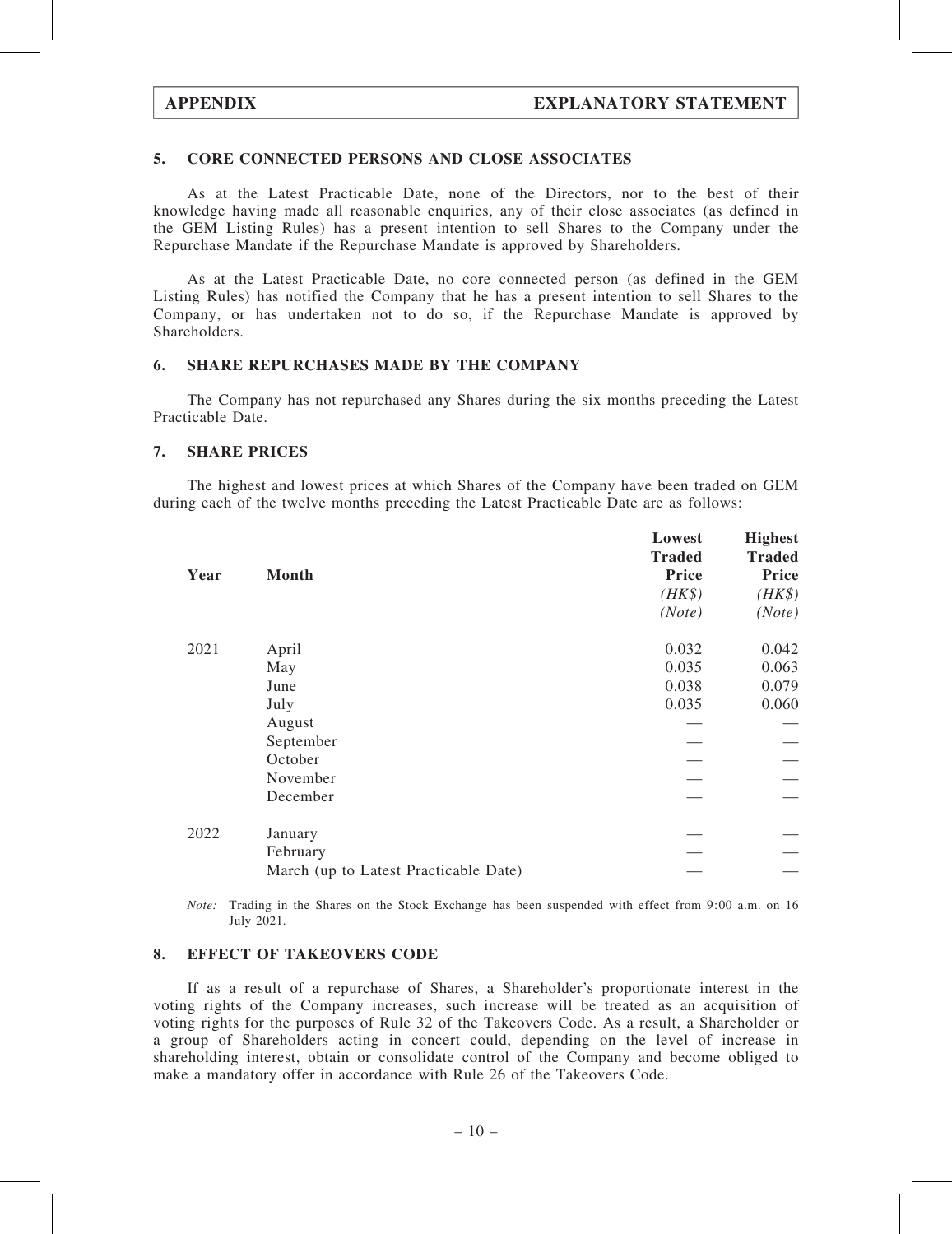As at the Latest Practicable Date, so far as the Directors are aware, Hong Kong HNA Holding Group Co. Limited (''HK HNA Holding Group Co'') and Mr. Wu King Shiu, Kelvin, who are the substantial Shareholders holding 10% or more of voting rights attaching to the Shares.

HK HNA Holding Group Co were interested or deemed to be interested in 66,141,232 Shares (representing approximately 11.92% of voting rights attaching to the issued ordinary share capital of the Company). HK HNA Holding Group Co is wholly-owned by HNA Holdings International Co., Ltd. (''HNA Holdings''). HNA Holdings is wholly-owned by HNA Logistics Group Co., Ltd. ("HNA Logistics"). HNA Logistics is owned as to 51.38% by HNA Holding Group Co., Ltd. and 21.61% by HNA Group Co., Ltd.. HNA Holding Group Co., Ltd. is owned as to 96.06% by HNA Group Co., Ltd.. HNA Group Co., Ltd. is owned as to approximately 70% by Hainan Traffic Administration Holding Co., Ltd. (''Hainan Traffic''). Hainan Traffic is owned as to approximately 50% by Sheng Tang Development (Yangpu) Co. Limited ("Sheng Tang"). Sheng Tang is owned as to 35% by Tang Dynasty Development Co. Limited ("Tang Dynasty") and 65% by Hainan Province Cihang Foundation. Tang Dynasty is owned as to approximately 98% by Pan-American Aviation Holding Company, which is in turn 100% beneficially owned by Cihang Sino-Western Cultural and Educational Exchange Foundation Limited.

Mr. Wu King Shiu, Kelvin ("Mr. Wu") owns 14,544,400 Shares (including his family interest). Hero Sign Limited (''Hero Sign''), Abundant Star Ventures Limited (''Abundant Star'') and Vantage Edge Limited (''Vantage Edge'') own 25,394,400 Shares, 45,454,545 Shares and 34,090,937 Shares, respectively. Mr. Wu King Shiu, Kelvin is deemed to have interests in 25,394,400 Shares, 45,454,545 Shares and 34,090,937 Shares of which Hero Sign, Abundant Star and Vantage Edge were deemed to be interested by virtue of the SFO since Mr. Wu through Billion Town Limited indirectly wholly owned AID Partners GP2, Ltd.. AID Partners GP2, Ltd. is the general partner of AID Partners Capital II, L.P. ("AID Cap II"). AID Cap II is interested in the entire issued share capital of Leader Fortune International Limited, which is interested in the entire issued share capital of Hero Sign, Abundant Star and Vantage Edge. Mr. Wu is interested in 119,484,282 Shares, representing approximately 21.53% of voting rights attaching to the issued ordinary share capital of the Company.

In the event that the Company exercises the Repurchase Mandate in full, the shareholdings of HK HNA Holding Group Co and Mr. Wu in the Company will increase to approximately 13.24% and 23.92%, respectively, and such increase will not give rise to an obligation to make a mandatory offer under the Takeovers Code. However, the Directors have no present intention to exercise the Repurchase Mandate to such extent so as to result in triggering takeover obligation or the public holding of shares would be reduced below 25% of the issued share capital of the Company.

Save as aforesaid, the Directors are not aware of any consequence which would arise under the Takeovers Code as a consequence of any repurchases pursuant to the Repurchase Mandate.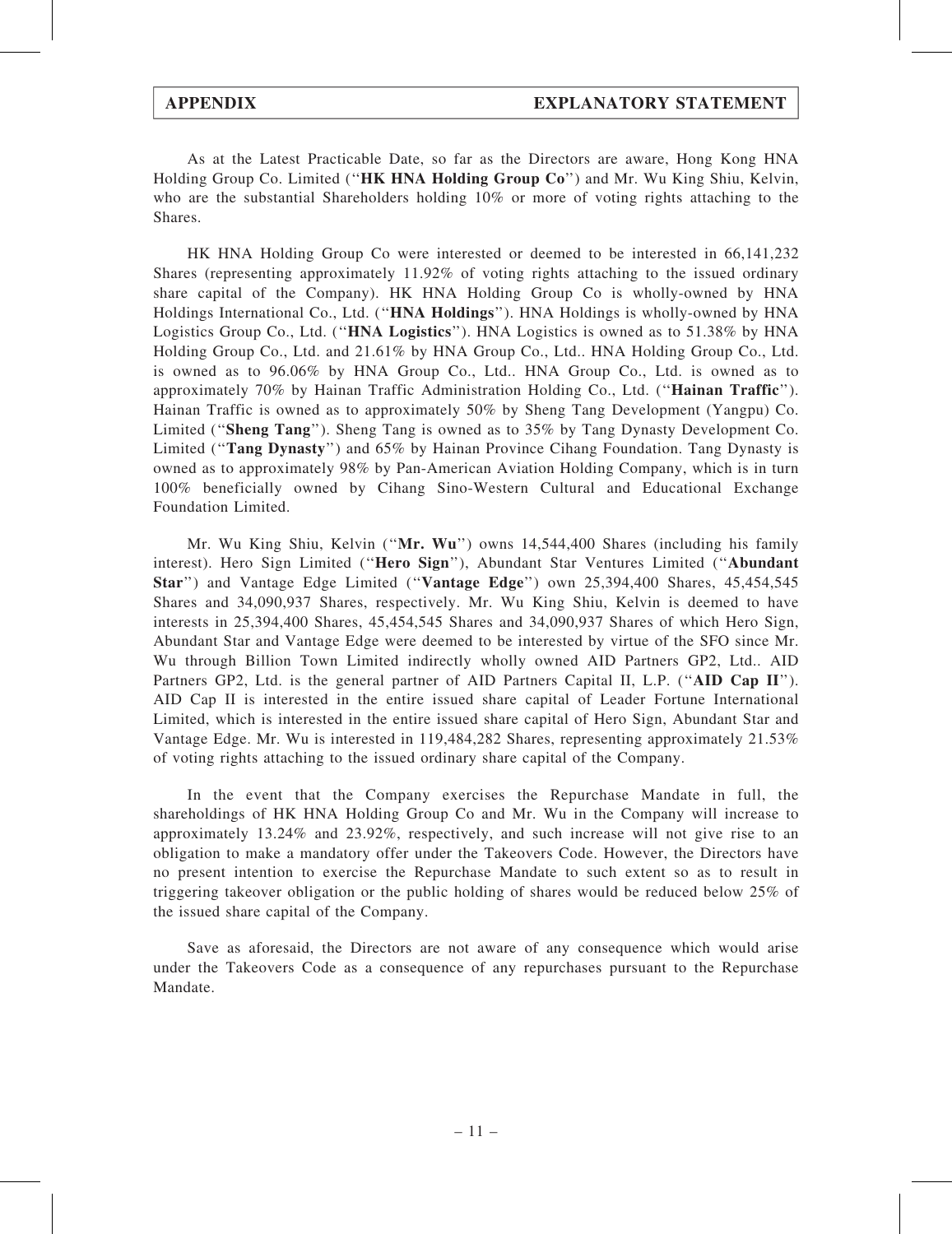# **8088 Investment Holdings Limited 八零八八投資控股有限公司\***

*(Incorporated in the Cayman Islands with limited liability)* **(Stock Code: 8088)**

NOTICE IS HEREBY GIVEN that the annual general meeting of the Company will be held at Units 5906-12, 59/F., The Center, 99 Queen's Road Central, Hong Kong on Friday, 10 June 2022 at 11:00 a.m. for the following purposes:

- 1. To consider and adopt the audited consolidated financial statements and the Reports of the Directors and Auditor for the year ended 31 December 2021;
- 2. To re-elect the Directors and to authorize the Board of Directors to fix the remuneration of the Directors;
- 3. To re-appoint the Auditor of the Company and to authorize the Directors to fix their remuneration;
- 4. As special business, to consider and, if thought fit, pass with or without amendments the following resolution as an Ordinary Resolution:

## ''THAT:

- (A) subject to paragraph (C) below, pursuant to the Rules Governing the Listing of Securities on GEM (the "GEM Listing Rules") of The Stock Exchange of Hong Kong Limited (the "Stock Exchange"), the exercise by the Directors during the Relevant Period (as defined below) of all the powers of the Company to allot, issue and deal with additional shares of US\$0.002 each (the "Shares") in the capital of the Company, and to make or grant offers, agreements and options which might require the exercise of such powers, be and is hereby generally and unconditionally approved;
- (B) the approval in paragraph (A) above shall authorise the Directors during the Relevant Period to make or grant offers, agreements and options which might require the exercise of such powers after the end of the Relevant Period;

<sup>\*</sup> For identification purpose only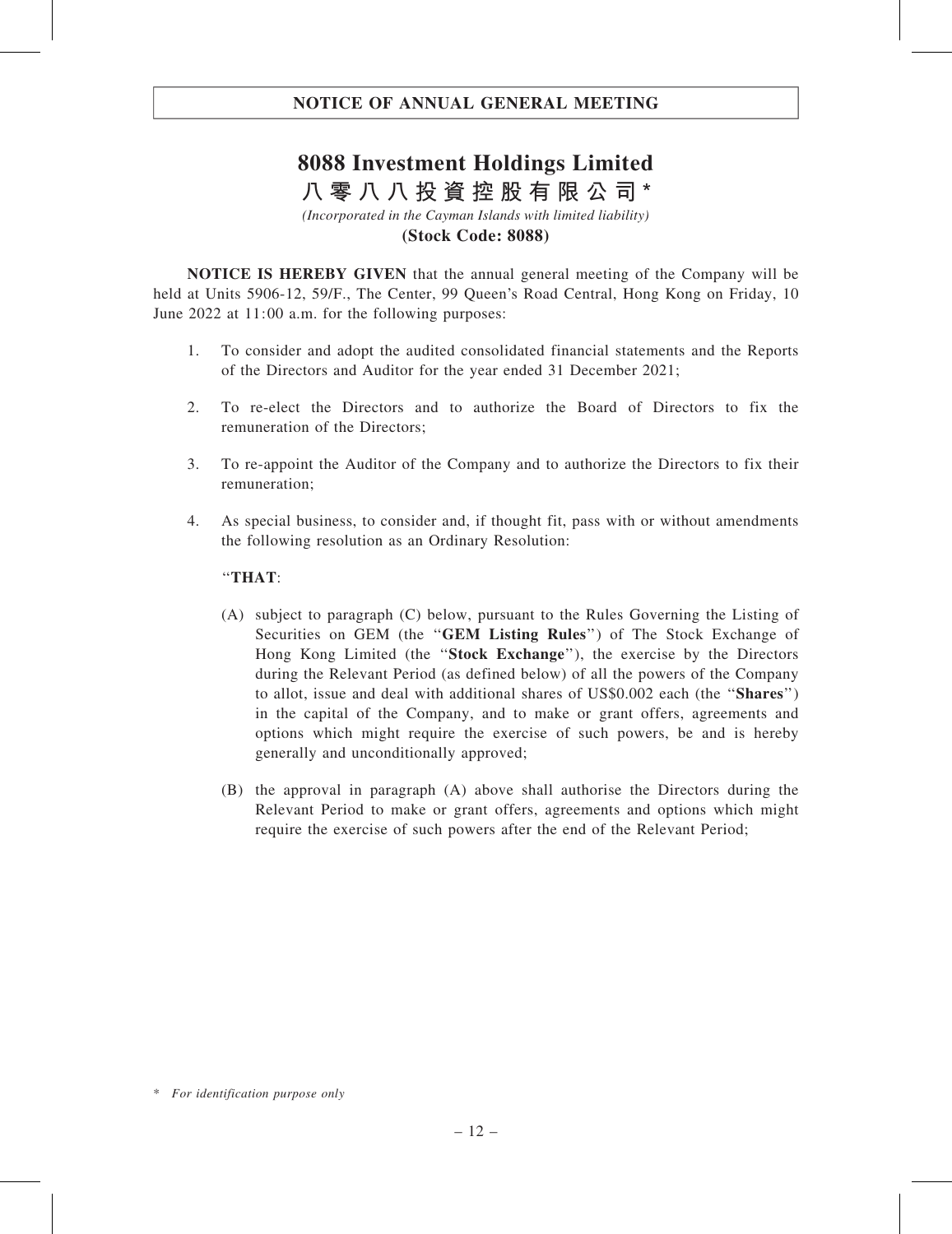- (C) the aggregate total number of Shares allotted or agreed conditionally or unconditionally to be allotted (whether pursuant to an option or otherwise) and issued by the Directors pursuant to the approval in paragraph (A) above, otherwise than pursuant to (i) a Rights Issue (as defined below), (ii) the exercise of rights of subscription or conversion under the terms of any warrants issued by the Company, or any securities which are convertible into Shares, (iii) any share option scheme or similar arrangement for the time being adopted for the grant or issue to officers and/or employees of the Company and/or any of its subsidiaries of shares or rights to acquire Shares, and (iv) any scrip dividend scheme or similar arrangements providing for the allotment of Shares in lieu of the whole or a part of a dividend on Shares pursuant to the Articles of Association of the Company from time to time, shall not exceed 20% of the aggregate number of issued Shares as at the date of passing of this resolution and the approval in paragraph (A) shall be limited accordingly;
- (D) the approval in paragraph (A) above shall be additional to the authority given to the Directors at any time to allot and issue additional Shares in the capital of the Company; and
- (E) for the purposes of this resolution:

''Relevant Period'' means the period from the date of passing of this resolution until whichever is the earlier of:

- (i) the conclusion of the next annual general meeting of the Company; or
- (ii) the expiration of the period within which the next annual general meeting of the Company is required by the Articles of Association of the Company or any applicable law to be held; or
- (iii) the revocation or variation of this resolution by an ordinary resolution of the shareholders of the Company in general meeting.

''Rights Issue'' means an offer of Shares open for a period fixed by the Directors made to the holders of the Shares on the Register of Members of the Company on a fixed record date in proportion to their then holdings of such Shares (subject to such exclusions or other arrangements as the Directors may deem necessary or expedient in relation to fractional entitlements or having regard to any restrictions or obligations under the laws of, or the requirements of any recognised regulatory body or any stock exchange in, or in any territory outside, Hong Kong).''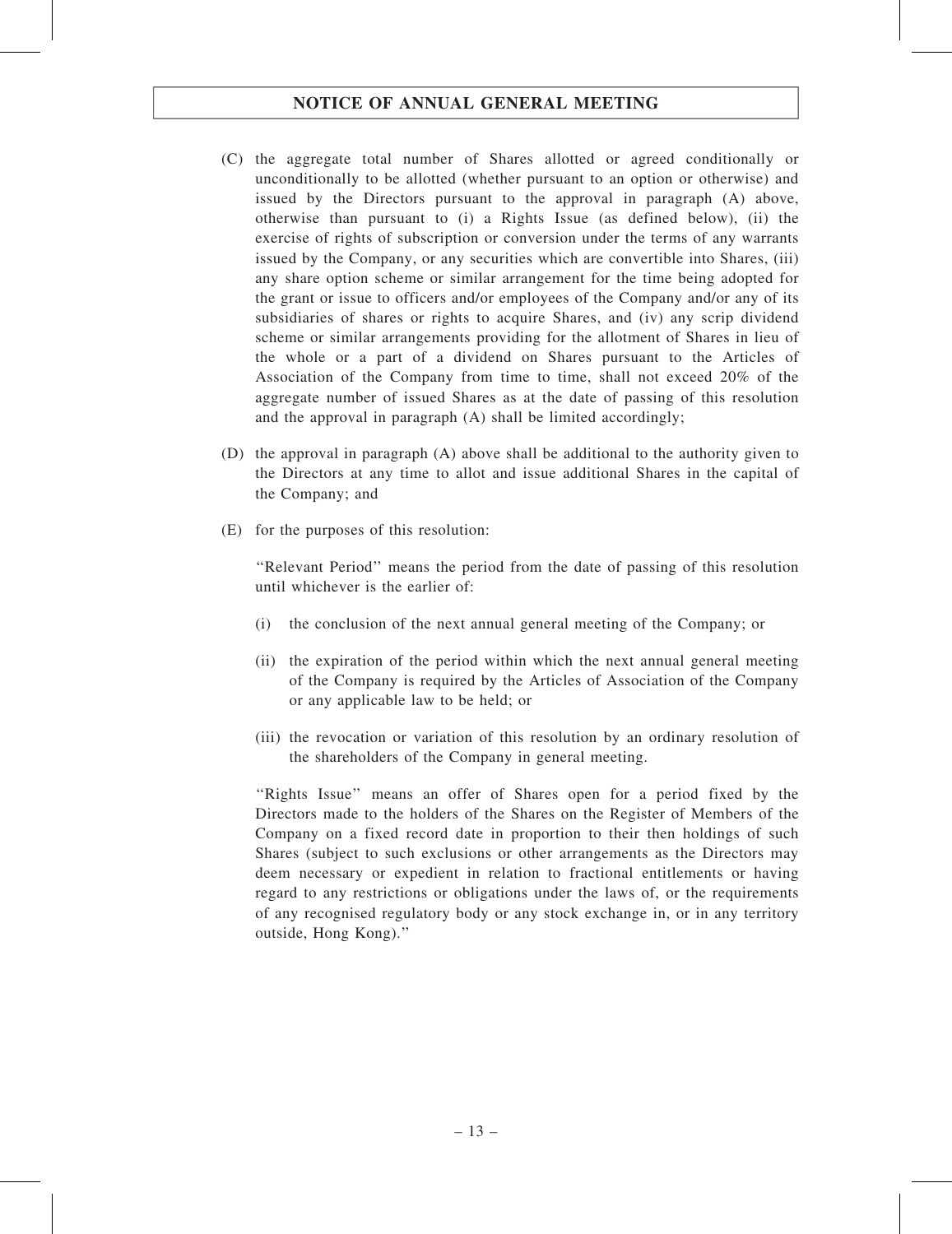5. As special business, to consider and, if thought fit, pass with or without amendments the following resolution as an Ordinary Resolution:

## ''THAT:

- (A) subject to paragraph (C) below, the exercise by the Directors during the Relevant Period (as defined below) of all the powers of the Company to repurchase issued Shares on the Stock Exchange or any other stock exchange on which the securities of the Company may be listed and recognised by the Securities and Futures Commission of Hong Kong and the Stock Exchange for this purpose, subject to and in accordance with all applicable laws, rules and regulations of the Stock Exchange or any other stock exchange, be and is hereby generally and unconditionally approved;
- (B) the approval in paragraph (A) above shall authorise the Directors to procure the Company to repurchase the Shares at such prices as the Directors may at their discretion determine;
- (C) the aggregate number of Shares to be repurchased by the Company pursuant to the approval in paragraph (A) above during the Relevant Period shall not exceed 10% of the total number of issued Shares as at the date of passing of this resolution and the approval in paragraph (A) above shall be limited accordingly; and
- (D) for the purposes of this resolution, ''Relevant Period'' means the period from the date of passing of this resolution until whichever is the earlier of:
	- (i) the conclusion of the next annual general meeting of the Company; or
	- (ii) the expiration of the period within which the next annual general meeting of the Company is required by the Articles of Association of the Company or any applicable law to be held; or
	- (iii) the revocation or variation of this resolution by an ordinary resolution of the shareholders of the Company in general meeting.''